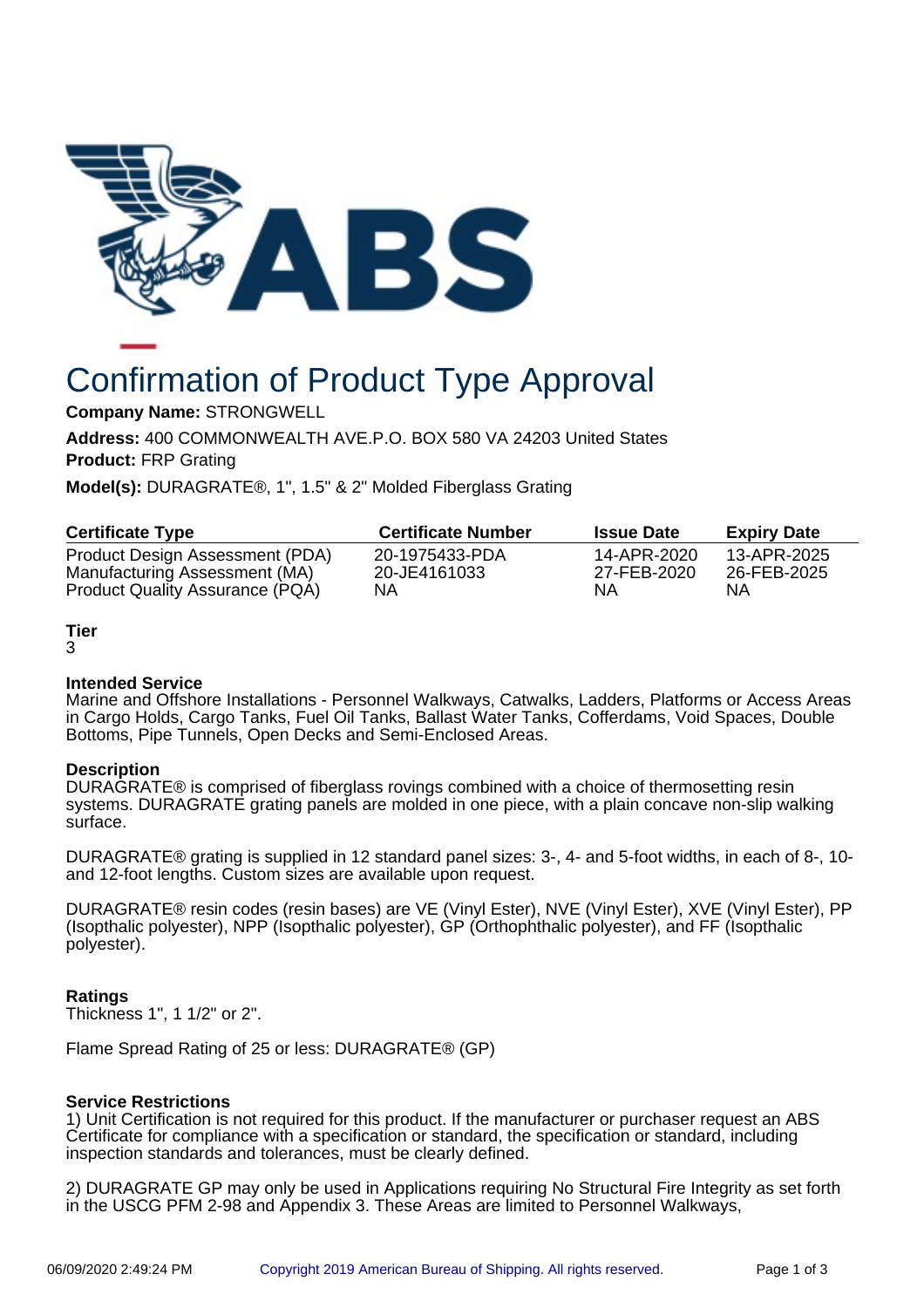Catwalks,Ladders, Platforms or Access Areas in Cargo Holds, Cargo Tanks, Fuel Oil Tanks, Ballast Water Tanks, Cofferdams, Void Spaces, Double Bottoms, Pipe Tunnels, Open Decks and Semi-Enclosed Areas as set forth in the USCG PFM Structural Fire Integrity Matrix and Appendix 3.

3) All other DURAGRATE grating resins may be used only where there are No Flame Spread and/or Smoke developed requirements according to the USCG PFM 2-98 and Appendix 3. Consult the USCG PFM Structural Fire Integrity Matrix and Appendix 3 for additional information as to Location and Intended Service.

4) The product is not to be used in areas where L1, L2 or L3 rated FRP grating are required per ABS Rules for Building and Classing Facilities on Offshore Installations.

## **Comments**

1) The manufacturer has provided a declaration about the control of, or the lack of Asbestos in this product.

2) This approval was not done on behalf of a particular Administration.

3) USCG Marine Safety Manual, Vol. II, Para. 5.C.6 (from USCG PFM 2-98, Policy File Memorandum on the use of fiber reinforced plastic gratings & cable trays)

## **Notes, Drawings and Documentation**

Drawing No. Correspondence, Declaration of Conformance, Revision: 1, Pages: -

Drawing No. 545489-00\_0(1), Purchase Order, Revision: 1, Pages: -

Drawing No. Correspondence, Email Quote, Revision: 1, Pages: -

Drawing No. Correspondence, PDA Application, Revision: 1, Pages: -

Drawing No. SGS U.S. Testing Company Inc. Report 168985 dated July 25, 2002, Revision: -, Pages: -

Drawing No. DURAGRATE-Brochure, Revision: -, Pages: 8

#### **Term of Validity**

This Product Design Assessment (PDA) Certificate remains valid until 13/Apr/2025 or until the Rules and/or Standards used in the assessment are revised or until there is a design modification warranting design reassessment (whichever occurs first).

Acceptance of product is limited to the "Intended Service" details prescribed in the certificate and as per applicable Rules and Standards.

This Certificate is valid for installation of the listed product on ABS units which exist or are under contract for construction on or previous to the effective date of the ABS Rules and standards applied at the time of PDA issuance. Use of the Product for non-ABS units is subject to agreement between the manufacturer and intended client.

## **ABS Rules**

The Rules for Conditions of Classification, Part 1 2020 Steel Vessels Rules 1-1-4/7.7, 1-1-Appendix 3, 1-1-Appendix 4.

The Rules for Conditions of Classification, Part 1 2020 – Offshore Units and Structures 1-1-4/9.7, 1-1-A2, 1-1-A3, which covers the following:

2020 Facilities on Offshore Installations Appendix 3/1, 3, 5.3, 5.5.1, 5.7.1, 9.

#### **International Standards** NA

**EU-MED Standards**